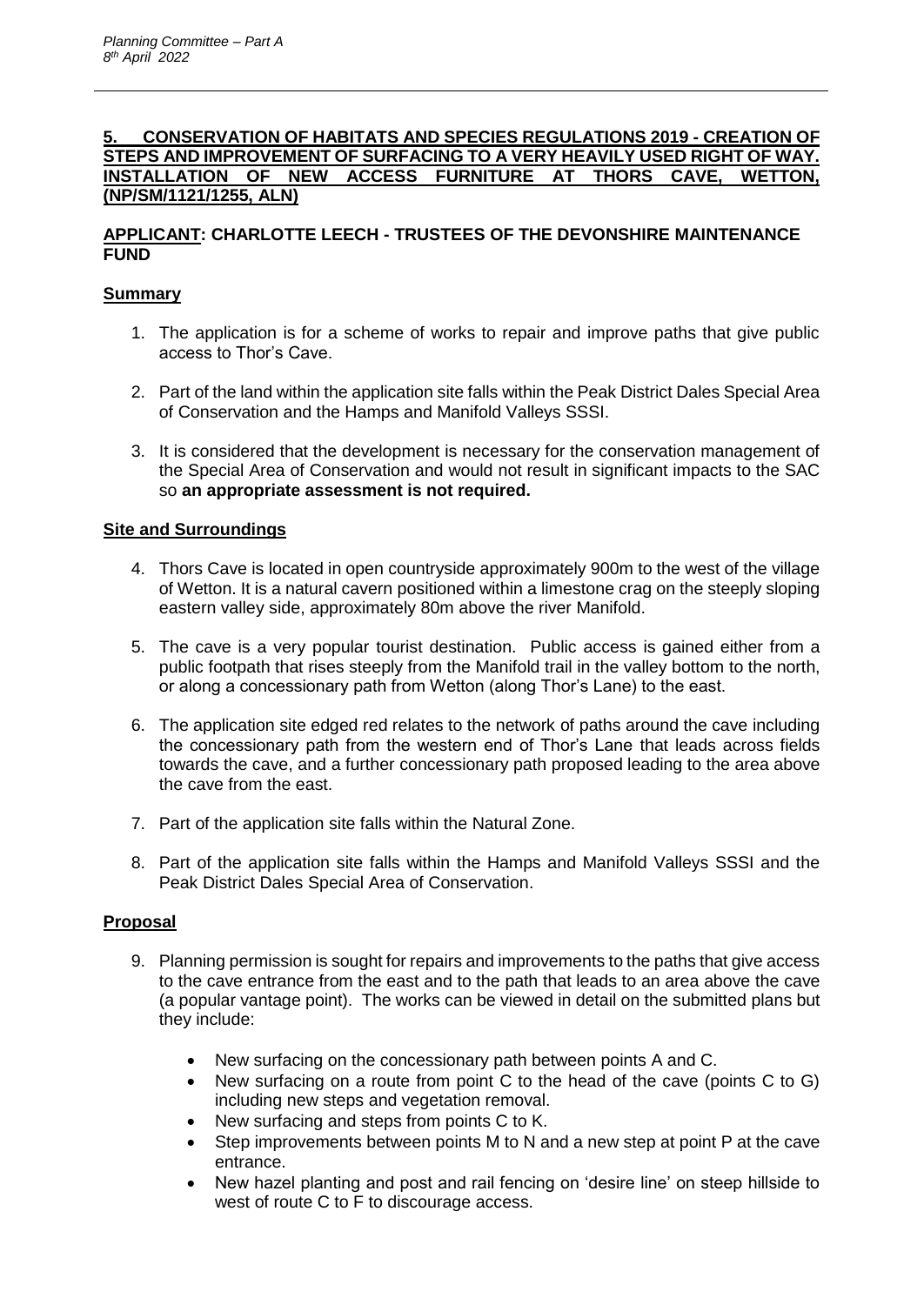#### **RECOMMENDATION:**

- **I. That this report be adopted as the Authority's assessment of likely significant effects on internationally important protected habitats and species under Regulation 63 of the Conservation of Habitats and Species Regulations 2019 (as amended) in relation to the current planning application at Thor's Cave.**
- **II. It is determined that the development is necessary for the conservation management of the Special Area of Conservation and would not result in significant impacts to the SAC, so an appropriate assessment is not required. Therefore, the development is not contrary to the provisions of the Conservation of Habitats and Species Regulations 2017 (as amended) and the EU Habitats Directive.**

### **Key Issues**

- 10. Under Section 63 of the Conservation of Habitats and Species Regulations 2019 (as amended) (the Habitats Regulations) any development that has the potential to result in a likely significant effect (LSE) on a European site and is not directly connected with the management of the site for nature conservation reasons, must be subject to a Habitat Regulations Assessment (HRA).
- 11. Where the potential for likely significant effects cannot be excluded, a competent authority (in this case the National Park Authority) must make an appropriate assessment of the implications of the development for that site, in view the site's conservation objectives. The competent authority may agree to the plan or project only after having ruled out adverse effects on the integrity of the habitats site.
- 12. Where an adverse effect on the site's integrity cannot be ruled out, and where there are no alternative solutions, the plan or project can only proceed if there are imperative reasons of over-riding public interest and if the necessary compensatory measures can be secured.
- 13. The Habitat Regulation Assessment (HRA) process involves several stages, which can be summarised as follows:
- 14. Stage 1 Likely Significant Effect Test (HRA screening). This stage requires a risk assessment to be undertaken utilising existing data, records and specialist knowledge. This stage identifies the likely impacts of a project upon a European Site and considers whether the impacts are likely to be significant. The purpose of the test is to screen whether a full appropriate assessment is required. Where likely significant effects cannot be excluded, assessing them in more detail through an appropriate assessment is required to reach a conclusion as to whether an adverse effect on the integrity of the site can be ruled out.
- 15. Stage 2 Appropriate Assessment. This stage involves consideration of the impacts on the integrity of the European Site with regard to the structure and function of the conservation site and its objectives. Where there are adverse effects an assessment of mitigation options is carried out. If the mitigation cannot avoid any adverse effect or cannot mitigate it to the extent that it is no longer significant, then development consent can only be given if an assessment of alternative solutions is successfully carried out or the Imperative Reasons of Overriding Public Interest (IROPI) test is satisfied.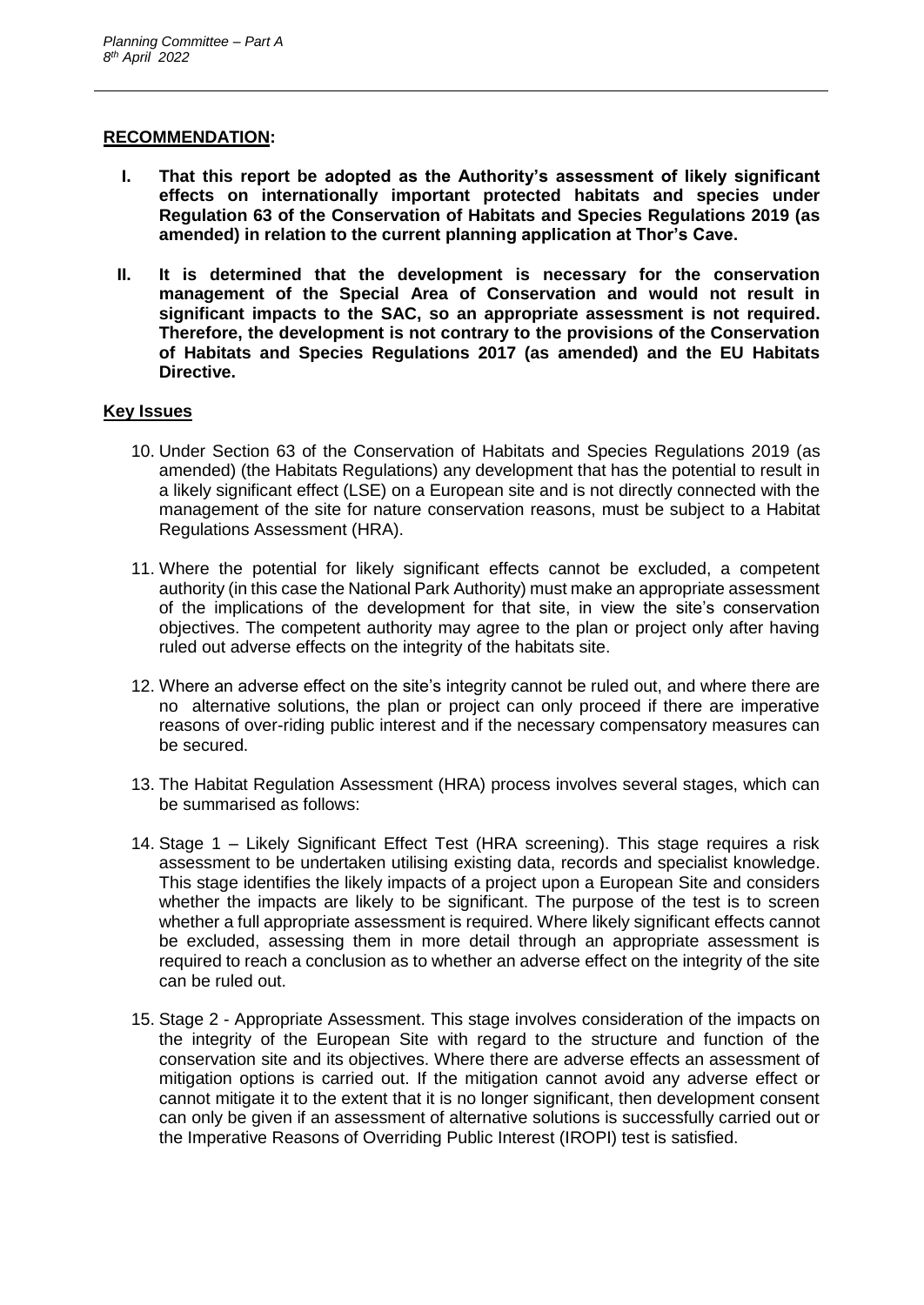16. Stage 3&4 - Assessment of Alternative Solutions and Imperative Reasons of Overriding Public Interest Test (IROPI). If a project will have a significant adverse effect and this cannot be either avoided or mitigated, the project cannot go ahead unless is passes the IROPI test. In order to pass the test, it must be objectively concluded that no alternative solutions exist. The project must be referred to the Secretary of State because there are imperative reasons of overriding public interest as to why the project must proceed. Potential compensatory measures needed to maintain the overall coherence of the site or integrity of the European Site network must also be considered.

## **Assessment**

### **Stage 1 – Likely Significant Effect Test (Habitat Regulations Assessment Screening).**

- 17. The carboniferous limestone that is found within the SAC is cut by valleys, the 'dales', which contain a wide range of wildlife habitats, particularly woodland, scrub and grassland. This mosaic of habitats and the transitions between them are of exceptional interest for a wide range of characteristic, rare and uncommon flora and fauna. The habitats that are the primary reason for designation of the Peak District Dales SAC are semi-natural dry grasslands and scrubland facies on calcareous substrates and Tilio-Acerion forests of slopes, screes and ravines; mixed woodland on base-rich soils association with rocky slopes.
- 18. The conservation objectives of the SAC are to ensure that the integrity of the site is maintained or restored as appropriate, and ensure that the site contributes to achieving the Favourable Conservation Status of its Qualifying Features, by maintaining or restoring;
	- The extent and distribution of qualifying natural habitats and habitats of qualifying species.
	- The structure and function (including typical species) of qualifying natural habitats.
	- The structure and function of the habitats of qualifying species.
	- The supporting processes on which qualifying natural habitats and the habitats of qualifying species rely.
	- The populations of qualifying species, and,
	- The distribution of qualifying species within the site.
- 19. The westernmost 70m of the concessionary footpath from Wetton to the mouth of Thor's cave is within the SAC. This relates to point J to P inclusive on the submitted Reference Plan
- 20. If the whole proposal is for the conservation management of the habitats or species for which the European site has been designated, then an 'appropriate assessment' does not need to be carried out.
- 21. The area affected by the proposed footpath repairs, within the SAC, is already a concessionary footpath. Severe and extensive erosion has taken place both on and around the footpath, which is inevitably causing harm to the habitats for which the SAC has been designated.
- 22. The proposed footpath improvements are required in order to contain visitor footfall onto the designated route and in turn to prevent further damage to the surrounding area and to facilitate the conservation objectives of the SAC. We are satisfied that the development is necessary for the conservation management of the SAC and so it is not necessary to further screen the development for the likely significant impacts upon the designated site. Consequently an appropriate assessment is not required.